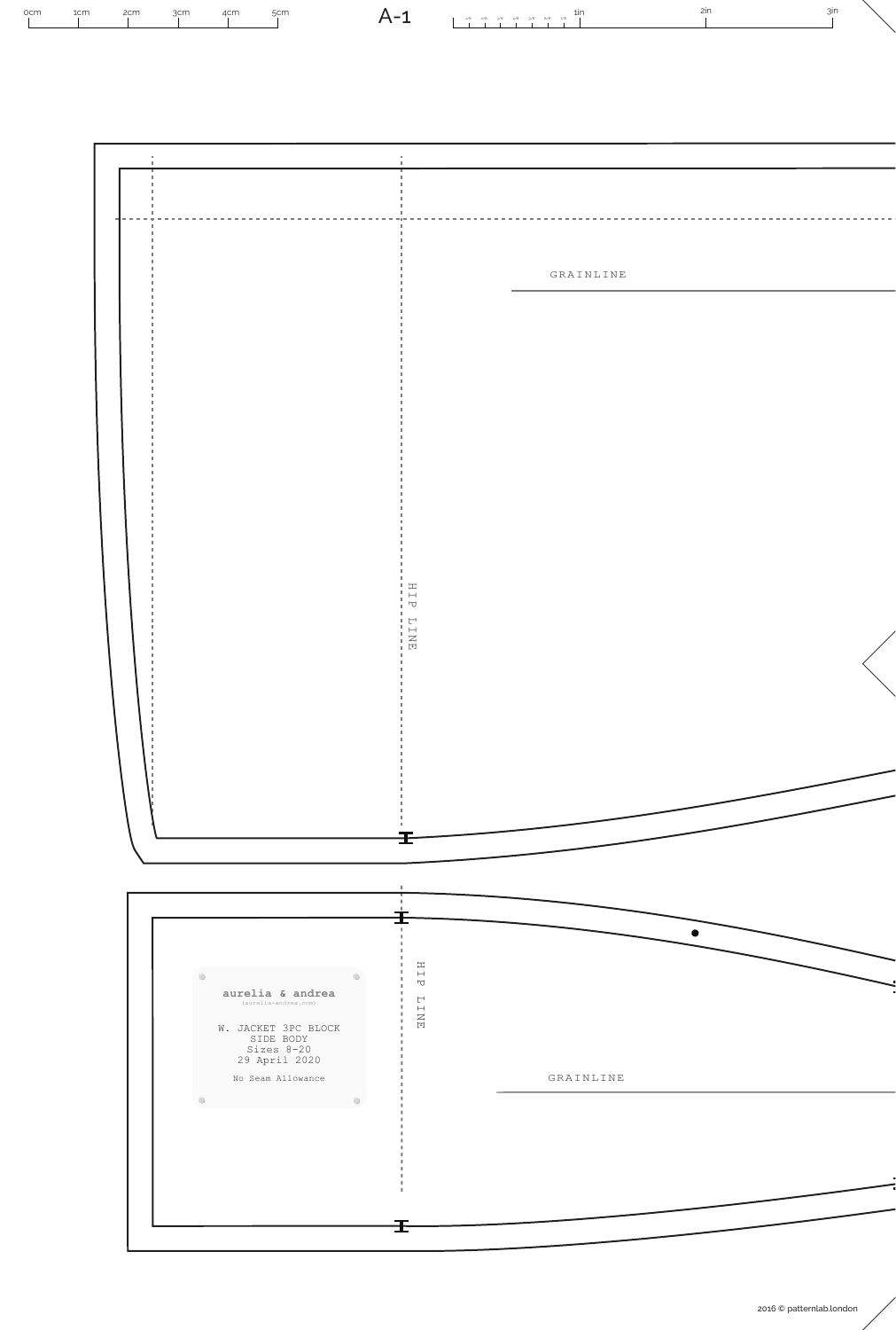

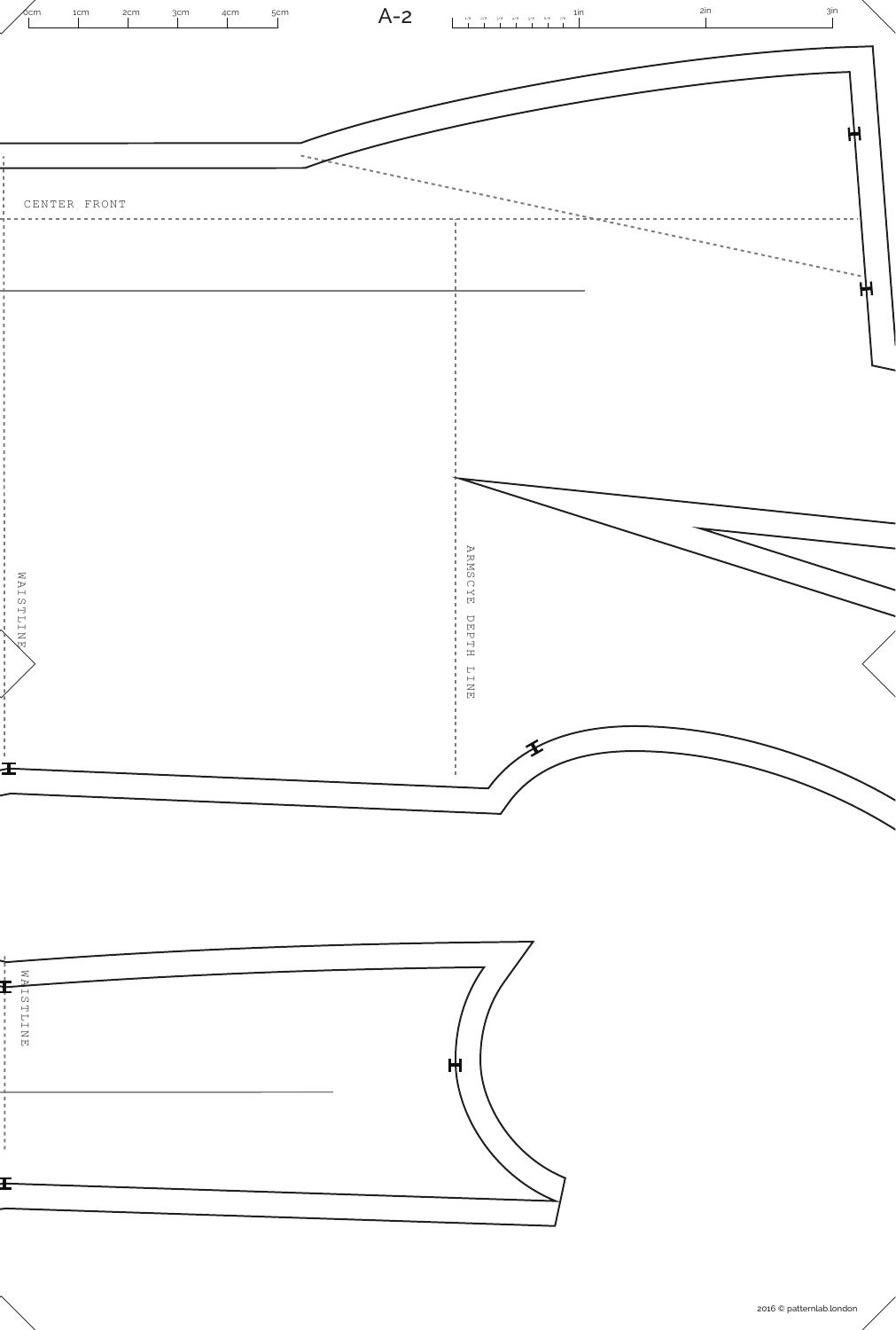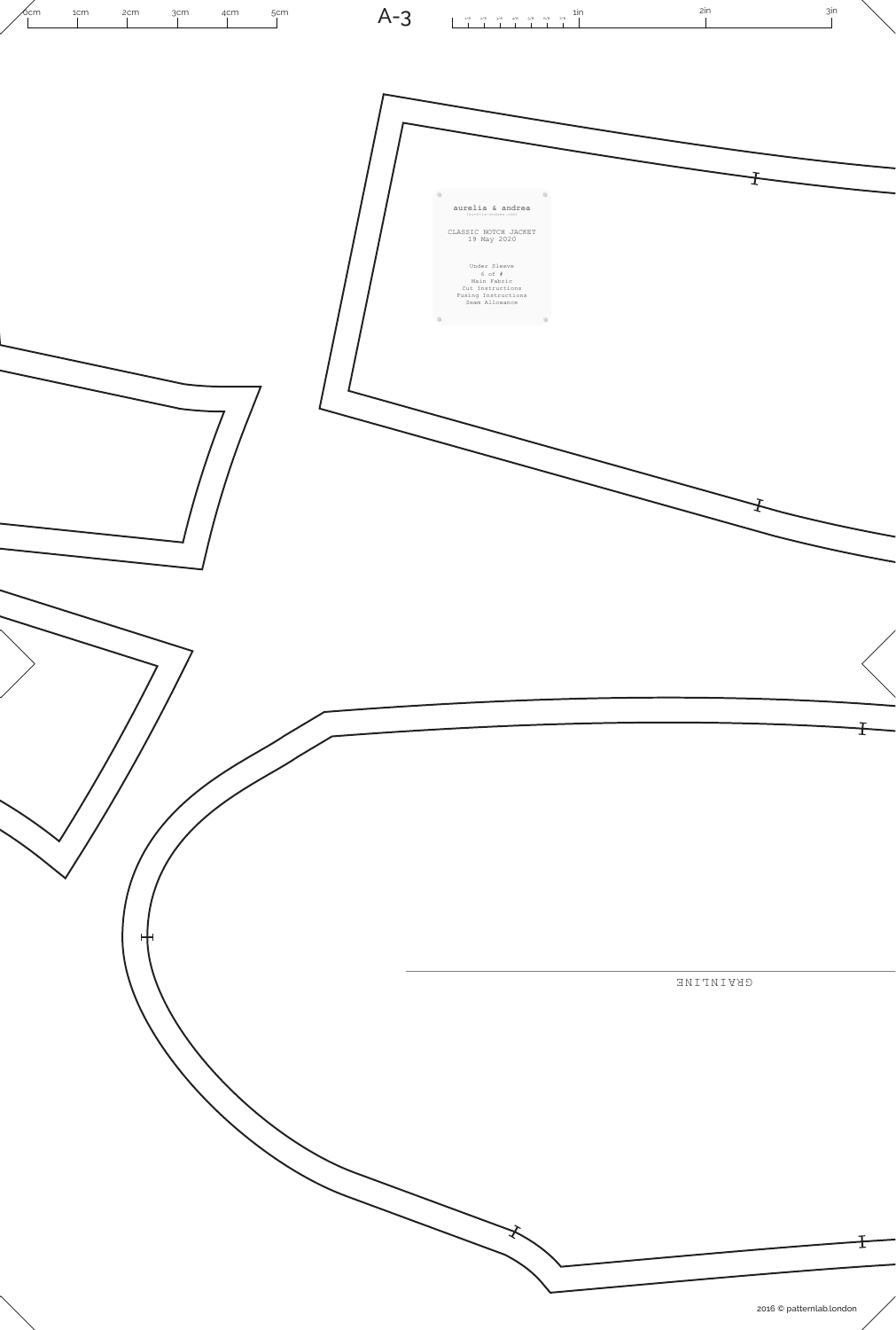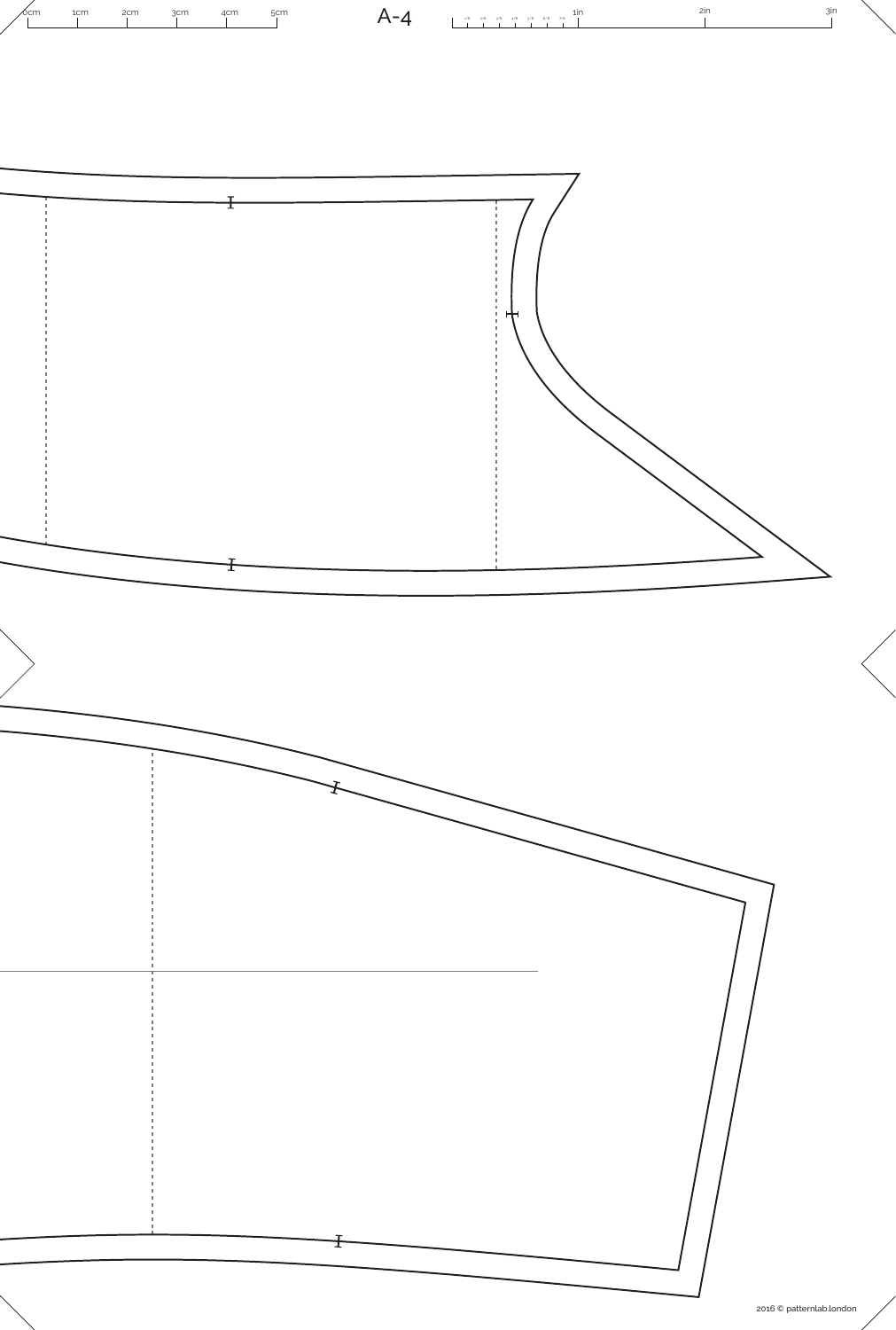| $\circ$                                                                                                                                                                                                                                                     |                                                                 |  |
|-------------------------------------------------------------------------------------------------------------------------------------------------------------------------------------------------------------------------------------------------------------|-----------------------------------------------------------------|--|
| $\mathop{\mathtt{aurelia}}_{\scriptscriptstyle\!({\rm{surv}}{\rm{ii}}\,s\text{-} {\rm{andres.}}\,c\rm{on})}\mathop{\mathtt{andres}}\limits_{\scriptscriptstyle\!({\rm{curv}}{\rm{ii}}\,s\text{-} {\rm{andres.}}\,c\rm{on})}\mathop{\mathtt{andres}}\limits$ |                                                                 |  |
| CLASSIC NOTCH JACKET<br>19 May 2020                                                                                                                                                                                                                         | GRAINLINE                                                       |  |
| Back<br>1 of f<br>Main Fabric<br>Cut 2 Main<br>Fusing Instructions<br>Seam Allowance                                                                                                                                                                        | ٠                                                               |  |
| $\circ$<br>$\blacksquare$                                                                                                                                                                                                                                   |                                                                 |  |
|                                                                                                                                                                                                                                                             |                                                                 |  |
|                                                                                                                                                                                                                                                             |                                                                 |  |
|                                                                                                                                                                                                                                                             |                                                                 |  |
|                                                                                                                                                                                                                                                             |                                                                 |  |
|                                                                                                                                                                                                                                                             | $\mathbb{H}$<br>٠<br>×.<br>$\overline{\phantom{a}}$<br>х.<br>٠. |  |
|                                                                                                                                                                                                                                                             | ٠<br>$\mathrel{\sqsubset}$<br>٠<br>٠                            |  |
|                                                                                                                                                                                                                                                             | ENE.<br>$\mathbb{R}^n$<br>٠.                                    |  |
|                                                                                                                                                                                                                                                             |                                                                 |  |

5cm **1in**  $B-1$  1*in 20 3/8 4/8 5/8 6/8 7/8 1in* 0cm 1cm 2cm 3cm 4cm 2in 3in B-1

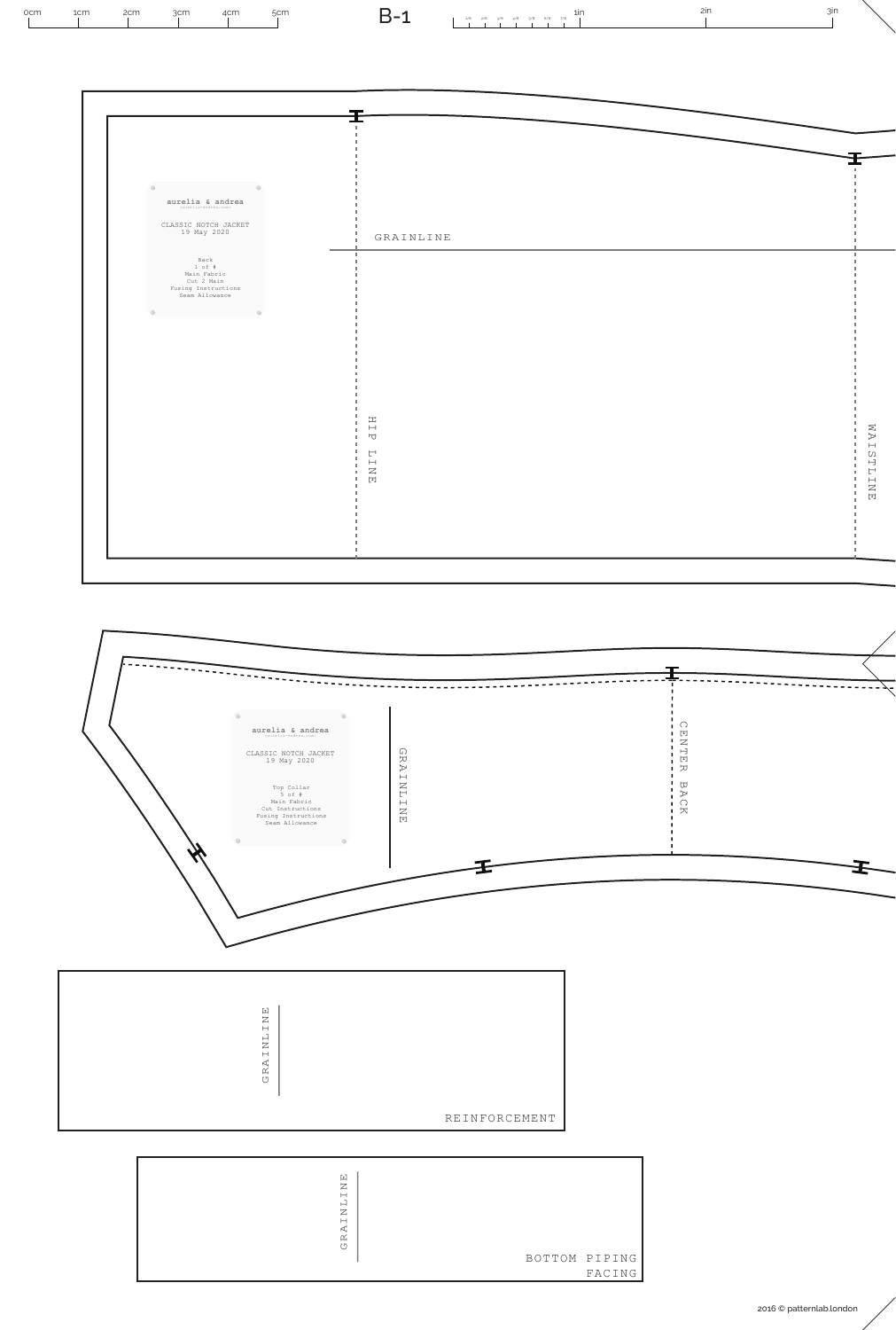